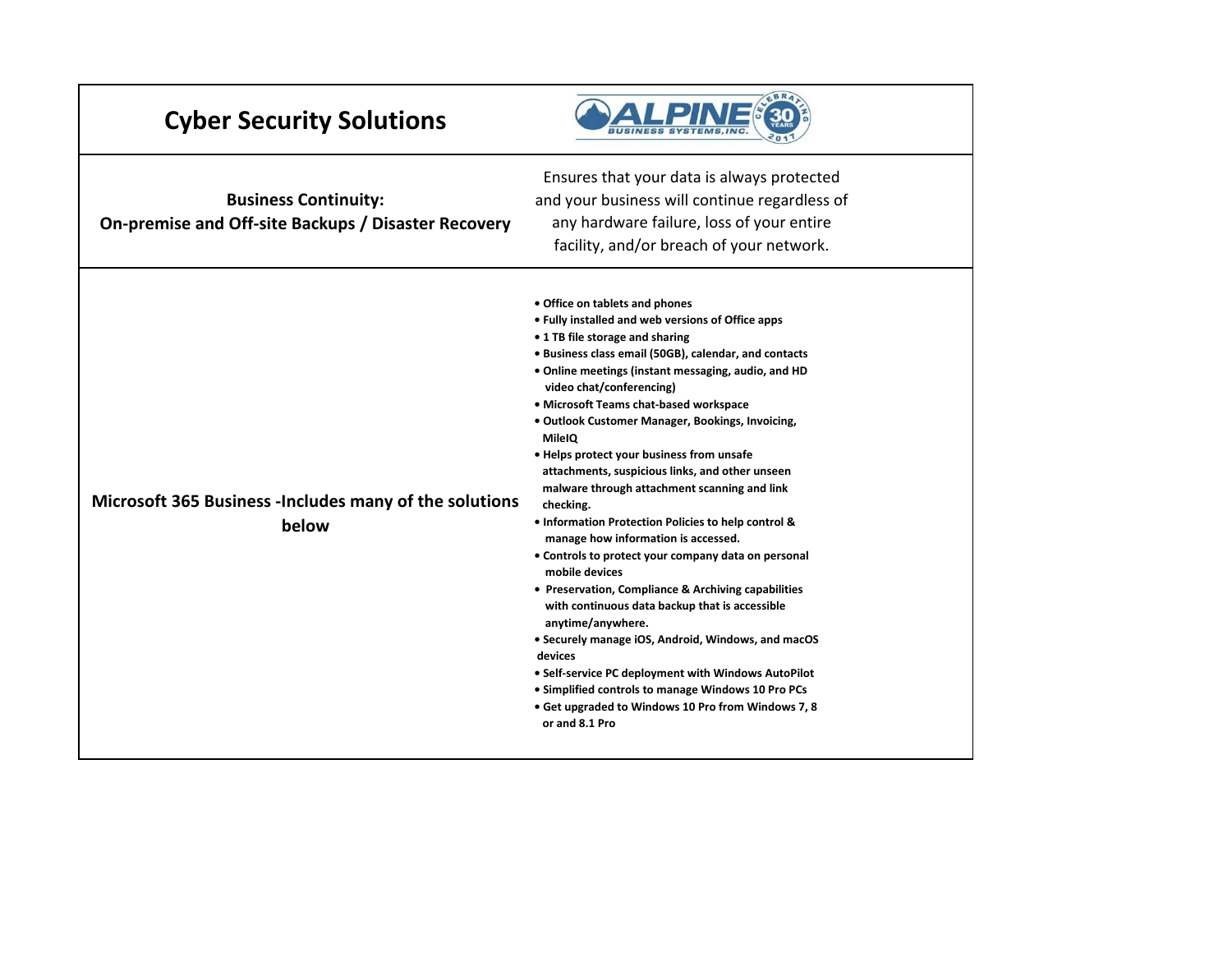| <b>Office 365 Backup and Archiving to a Third Party</b><br>(not Microsoft) | Ensures that all your email will be<br>recoverable in the event that Microsoft<br>loses or corrupts it. Microsoft recommends<br>this in their Terms of Service:<br>https://www.microsoft.com/en-<br>us/servicesagreement/ |
|----------------------------------------------------------------------------|---------------------------------------------------------------------------------------------------------------------------------------------------------------------------------------------------------------------------|
| <b>Password Manager</b>                                                    | Secure password management for all users.<br>Provides a variety of reports and Risk<br>Analyses, based users' passwords.<br>Required in many Financial, Healthcare, and<br>Government-related industries.                 |
| <b>Anti-Virus</b>                                                          | Prevents viruses, spyware and malware on<br>the device.<br>Required in many Financial, Healthcare, and<br>Government-related industries.                                                                                  |
| <b>Comprehensive Gateway Security Services</b>                             | Inspects all traffic and blocks viruses,<br>malware, and other threats.<br>Required in many Financial, Healthcare, and<br>Government-related industries.                                                                  |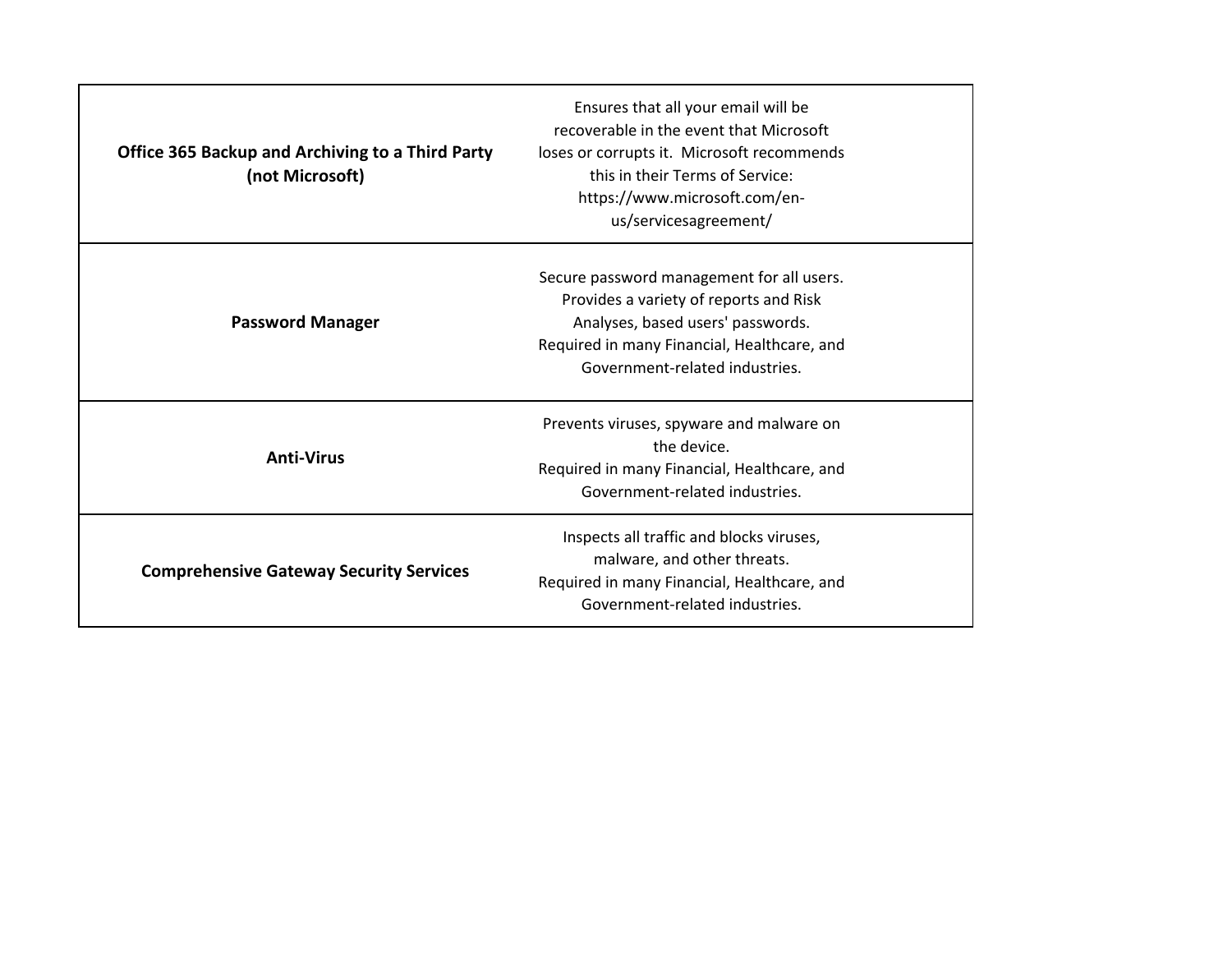| 24/7/365 Monitoring                                                                        | Monitors your entire network and devices,<br>alerting on any anomaly, outage, failure,<br>and/or potential failure.<br>Also provides, patch management, detailed<br>inventory reports, software distribution,<br>policy management and enforcement, and<br>secure remote access to any device for your<br>support team.<br>Required in many Financial, Healthcare, and<br>Government-related industries. |
|--------------------------------------------------------------------------------------------|----------------------------------------------------------------------------------------------------------------------------------------------------------------------------------------------------------------------------------------------------------------------------------------------------------------------------------------------------------------------------------------------------------|
| <b>Advanced Web-based Threat Protection</b>                                                | Disallows access to sites that spread<br>malware and other threats.                                                                                                                                                                                                                                                                                                                                      |
| <b>Cyber Security Training, Fake Phishing Campaigns, and</b><br><b>Dark Web Monitoring</b> | Provides ongoing Cyber Security Education<br>and testing, fake phishing campaigns, and<br>alerting when usernames and passwords are<br>found on the Dark Web.<br>Required in many Financial, Healthcare, and<br>Government-related industries.                                                                                                                                                           |
| <b>Vulnerability Scans</b>                                                                 | Tests all public IP addresses for the OWASP<br>Top 10 Vulnerabilities, ensuring that there<br>are no vulnerabilities and/or open ports for<br>hackers to infiltrate.<br>Required in many Financial, Healthcare, and<br>Government-related industries.                                                                                                                                                    |
| <b>Encrypted Laptops and Desktops</b>                                                      | Protects data stored on those computers. If<br>they are lost or stolen, all the data is<br>encrypted.                                                                                                                                                                                                                                                                                                    |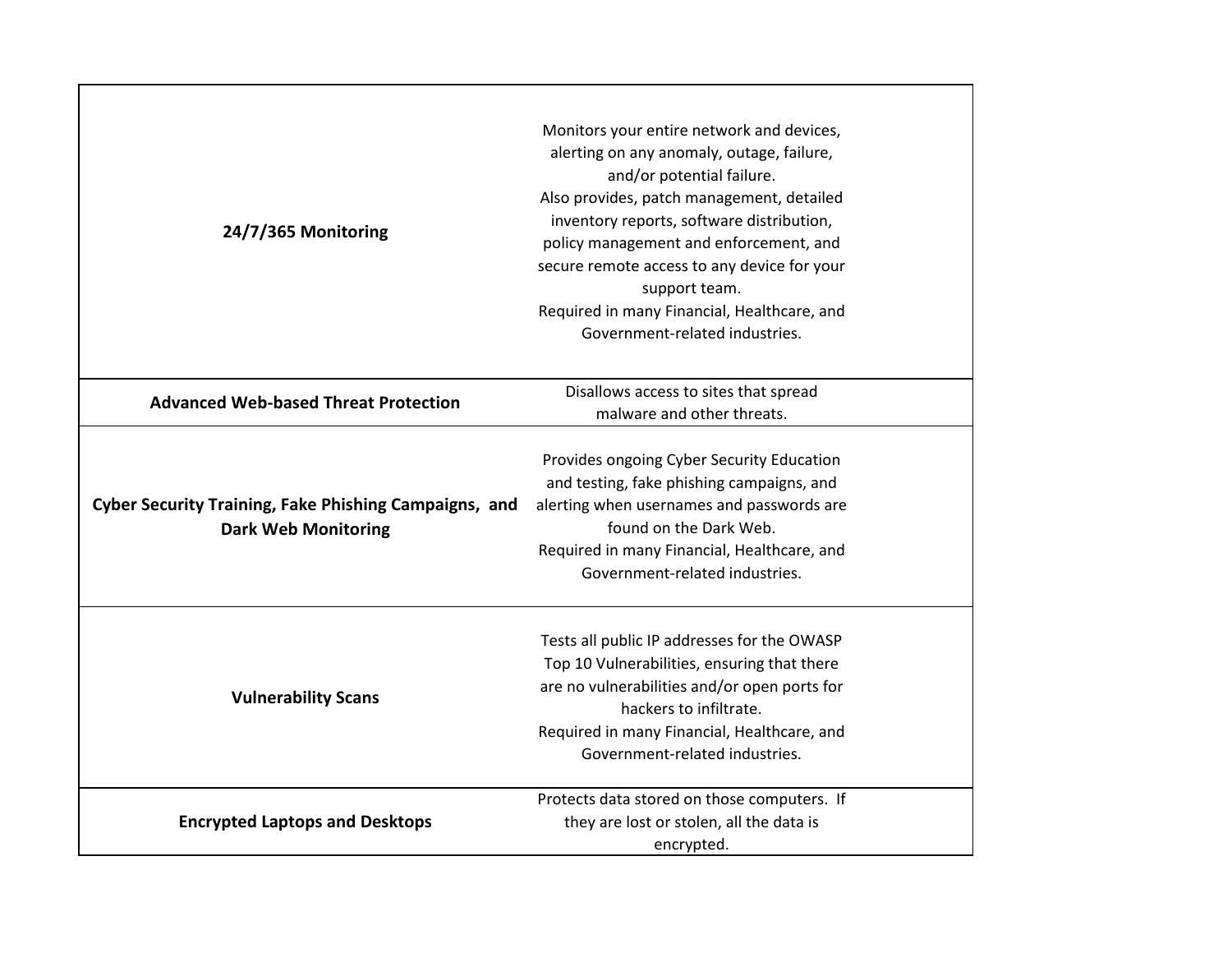| <b>Encrypted Email</b>                                                | Allows you to send proprietary information,<br>personally Identifiable Information, Financial<br>Information, and personal Health<br>Information securely.<br>Required in many Financial, Healthcare, and<br>Government-related industries.                           |
|-----------------------------------------------------------------------|-----------------------------------------------------------------------------------------------------------------------------------------------------------------------------------------------------------------------------------------------------------------------|
| <b>Secure Cloud File Sync and Share</b><br>(includes encrypted email) | Allows you to encrypt and securely share<br>sensitive proprietary information, personally<br>Identifiable Information, Financial<br>Information, and personal Health<br>Information.<br>Required in many Financial, Healthcare, and<br>Government-related industries. |
| <b>Email Continuity/ Spam Filter</b>                                  | Blocks viruses, spyware, and malware in<br>emails inbound and outbound.<br>Provides access to recent emails, allowing<br>you to send and receive emails if/when your<br>email server/service provider is down.                                                        |
| <b>Two Factor Authentication</b>                                      | Provides additional layer(s) of protection<br>beyond username and password.<br>Required in many Financial, Healthcare, and<br>Government-related industries.                                                                                                          |